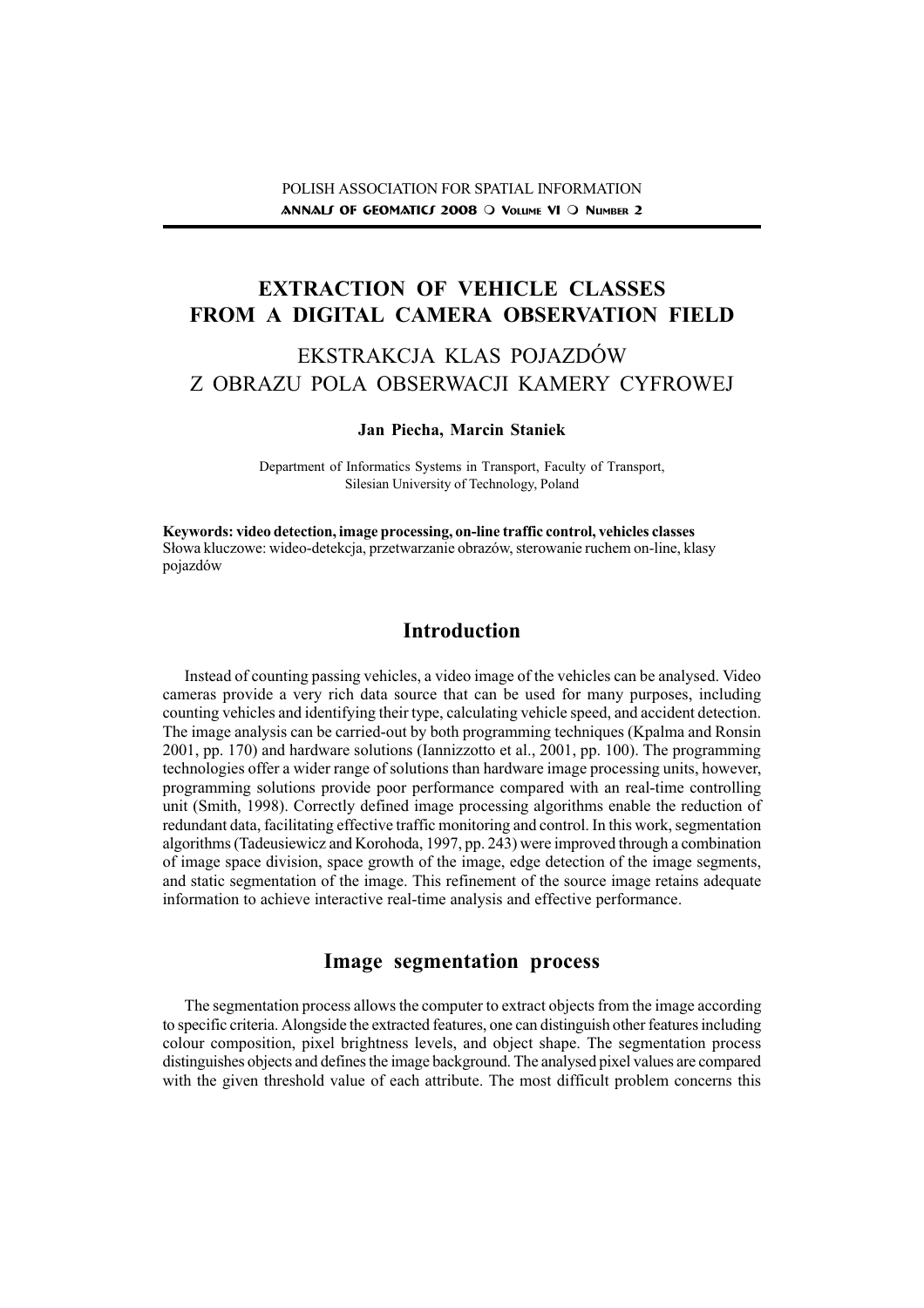threshold value. In order to make the real-time vehicle classification process faster, image segmentation was used to preprocess the data, which leaves the extracted segments described by their characteristic features. The image converter produces decimal attributes assigning the images, in accordance with the segment's current number. In this method the pixel's brightness attribute is compared with neighbouring pixels. Pixels are combined when their attributes are the same or almost the same. It is an expansion process of the object's surface, with the same attributes. The fundamental advantage of the expansion segmentation algorithm is its noise filtering (threshold comparison) ability. The segmentation method (i.e. edge detection) extracts situations where different pixels exist in the image, following which the image is recorded in the form of a binary map.

The extracted edges have to be written as a closed line, so each separate object image segment can be assigned. Bad quality images need more advanced edge detection algorithms, typically using differential equations. Statistical segmentation algorithms work on homogeneous image fragments and produce satisfactory results for regular objects; but are not recommended for detecting vehicles.

#### Pixels indexing



Figure 1. A source image of the road scene

In image analysis the homogeneous fragments are assigned (i.e. labelled) by indexes of the image segment current number.

The procedure runs differently for differently shaped geometrical objects (convex or concave) (Tadeusiewicz and Korohoda, 1997, pp. 252). The segmentation method introduced in this paper uses products of the image filtering algorithm that produces maps of object edges. Figure 1 shows the source image of the road scene. This image is processed in several steps: noise filtering; object edge detection; and threshold value filtering.

Noise reduction removes extremes of pixel brightness by reference to the linear median. This operation is free of image quality destruction, as by convolution filters.

The edge recognition algorithm calcu- lates the gradient of the image intensity using the Sobel operator, which uses two orthogonal masks as in Figure 2.

In successive steps, comparison of the gradients of two directions produces the layout of the edges in the image. The algorithm simplification by applying a modular formula (1):

$$
M_{i,j} = |M_{H_{i,j}}| + |M_{V_{i,j}}|
$$
 (1)

where:  $M_{Hi,j}$  – lightness of the pixel attribute value for horizontal edges,  $M_{Vi,j}^{n_{i,j}}$  – lightness of the pixel attribute value for vertical edges,  $i = 0...n - 1, i = 0...m - 1.$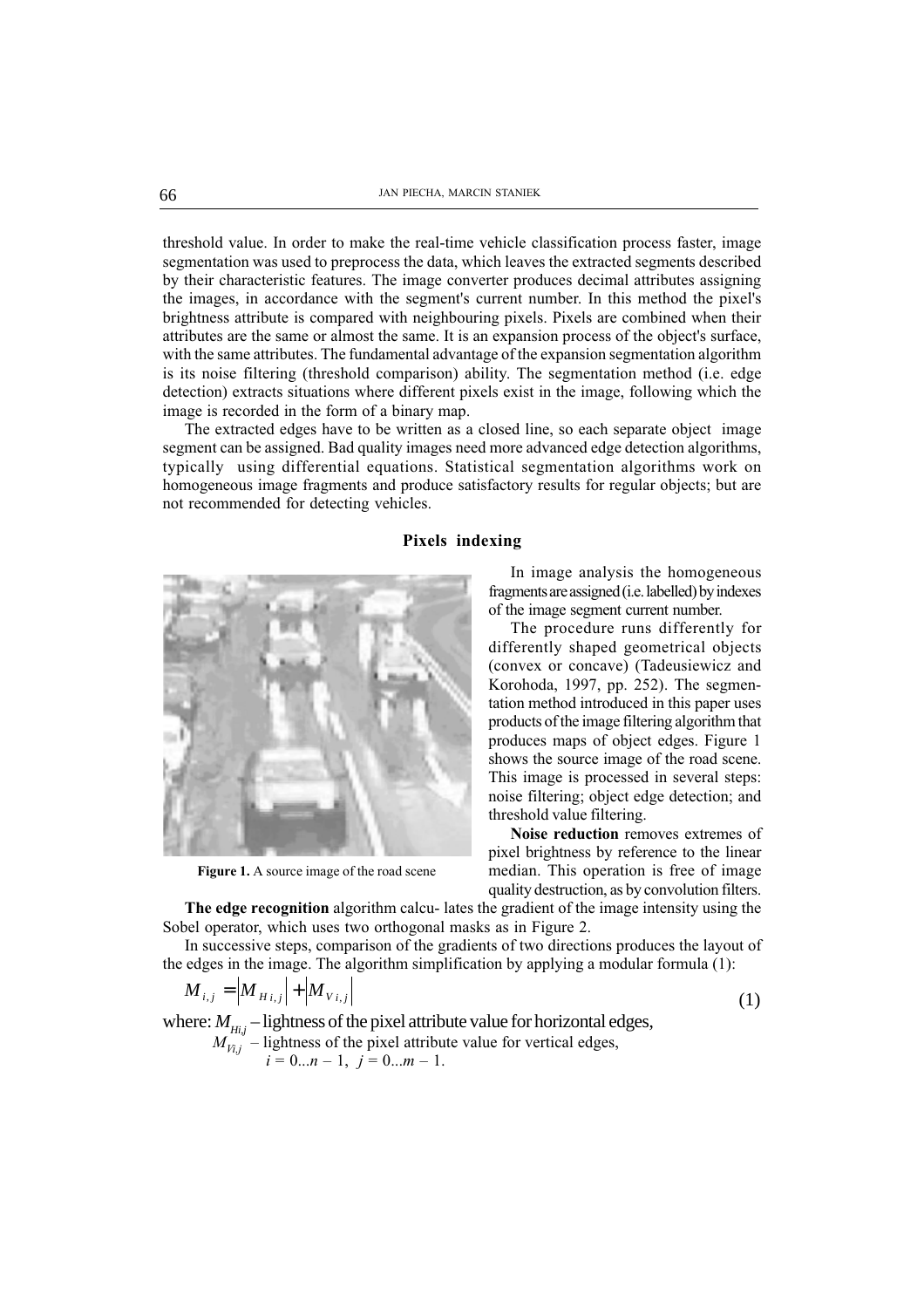Image binarisation, is executed after the image edges are defined. This procedure results in a significant reduction of the image file size. The threshold for the elaborated method is achieved by using two values from the image gray scale, from the function (2) of the lightness medium square:

| $-1$ | $\overline{0}$ |                | $-1$           | $-2$           |
|------|----------------|----------------|----------------|----------------|
| $-2$ | $\overline{0}$ | $\overline{2}$ | $\overline{0}$ | $\overline{0}$ |
|      | $\overline{0}$ |                |                | $\overline{2}$ |

Figure 2. Orthogonal masks of the Sobel operator

$$
p = \sqrt{\frac{\sum_{i=0..n-1}^{ } \sum_{j=0..m-1}^{ } M_{i,j}^2}{n \cdot m}}
$$

where:  $M_{i,j}$  – lightness of pixels with co-ordinates indexes  $\langle i, j \rangle$ 

- is width and  $m -$  is height of the camera observation field.

The threshold value is used for data binarisation of the image and its edges (Fig. 3) that describe the source data unit (3):

$$
P_{i,j} = \begin{cases} 0 & \text{for} & M_{i,j} \ge p \\ 1 & \text{for} & M_{i,j} < p \end{cases} \tag{3}
$$

where:  $i = 0...n - 1$ ,  $j = 0...m - 1$ ,

 $n$  – width,  $m$  – height; of the camera observation field.

For the elaborated method, a segment fulfillment provides additional results with edges of the object's assignment.

The fast algorithm for object assignment is used for filling the image areas bounded by closed curves. The internal pixels in these extracted objects are denoted by the same greyscale attributes.

### The implementation of Smith's algorithm

Smith's algorithm, the most effective method of various algorithms for image segmentation, with simple procedures and fast extraction of objects, was applied. Using the source image shown in Figure 1, a map of edges was produced, where the image is re-coded to two values of pixels  $P_{ij}$ :

$$
P_{i,j} = \begin{cases} 1 & \text{for } pixels \text{ on } edges \text{ (black colour)}, \\ 0 & \text{for } object \text{ -- } pixels \text{ (white colour)}. \end{cases} \tag{4}
$$

where:  $i = 0 \dots n-1$ ,  $i = 0 \dots m-1$ ,  $n -$  width, m – height of the camera observation field.

The image segmentation procedure gives the image areas description, shown in Figure 4. Each ( $P_{ij} = 0$ ) pixel is placed within the internal boundaries of the object's map.

(2)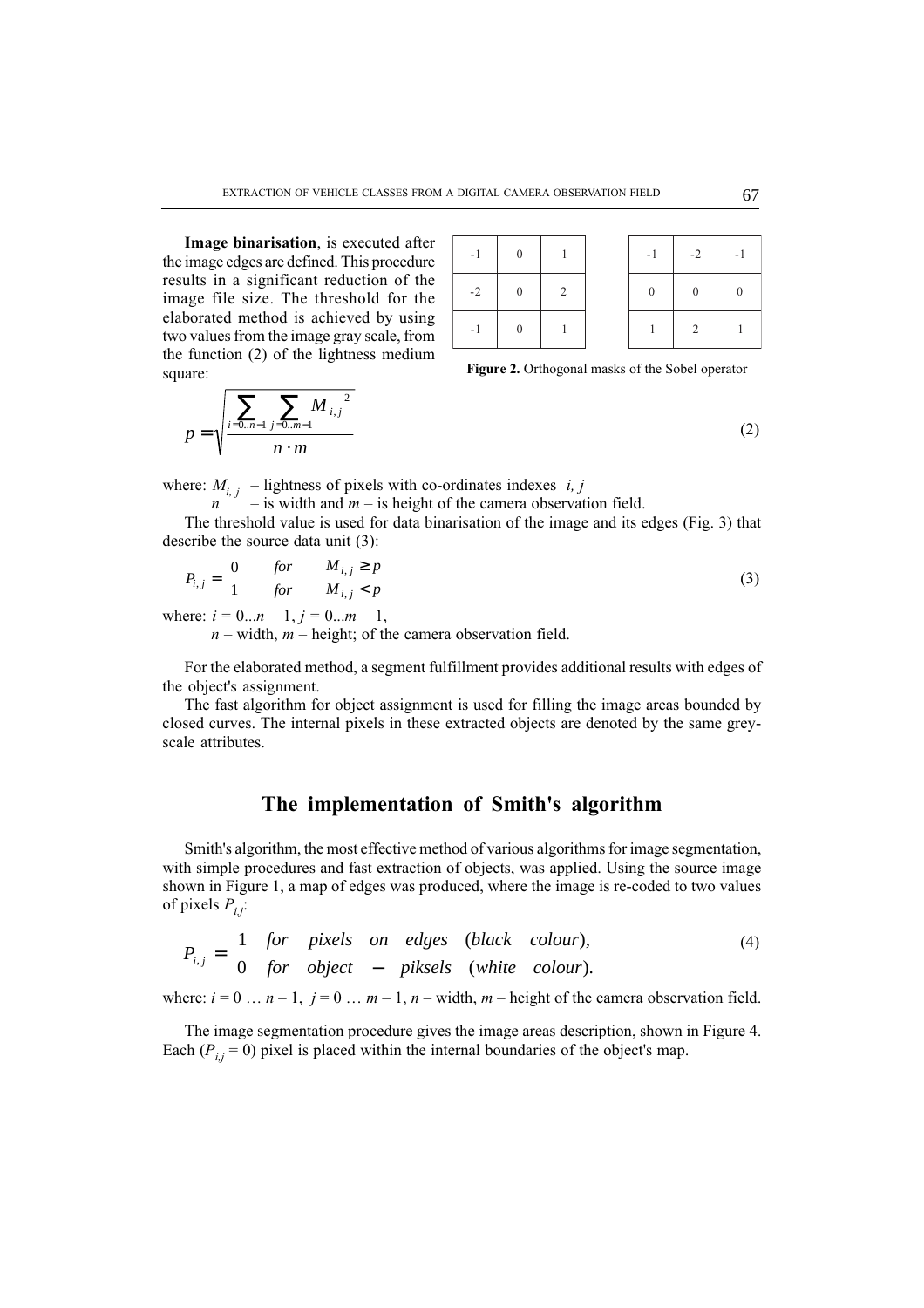



Figure 3. The image edges assignments Figure 4. The image after segmentation

The internal surface of the object is assigned by its current decimal number  $(k)$ . The pixel value equal to one is assigned to the object's edge. In Figure 4 the image resulting from using the segmentation process is shown. There, textures assign the extracted objects/segments. The segmentation procedure starts from the image checkup, at a specific starting point of the object, as illustrated below. The first pixel is denoted by a value of zero and coordinates  $\langle i, j \rangle$ . It describes the starting point (Fig.5), from where the scanning procedure and filling-up of the object begins (5):

$$
P_{i,j} = 0 \quad \rightarrow \quad x_C = i, \quad y_C = j \tag{5}
$$



Figure 5. Starting points (grey squares)  $P_{x_c}$ ,  $y_c$  assignment

After this step, the program returns to the starting point  $\langle i, j \rangle$  and the next area of the object is processed. After this is completed, the program searches for the edge of the next object. The starting pixel belongs to the specific pixel set of the map of image edges.

The starting point for the scanning procedures uses two triangles (i.e. white and grey). In the scanning algorithm, the two procedures are different: the right sided area starts at the pixel from the  $L_{SP}$  line, from the left side, limited by the object edge, where  $P_{x_c-1, y_c} = 1$ . The two sided scanning procedure was assigned by the line  $L_{SO}$ , for which  $P_{x_c-1, y_c} = 0$ .

The right sided scanning  $L_{SP}$  of the segment k is defined by equation (6):

$$
L_{SP} = \left\{ x, y : \bigvee_{x_C \le x < x_K} P_{x, y_C} = 0 \cap P_{x_K, y_C} = 1, \qquad y = y_C \right\} \tag{6}
$$

where:  $x_c$ ,  $y_c$  – coordinates of the starting pixel,  $x_k$  – coordinate x that limits the right sided part of the object field of scanning.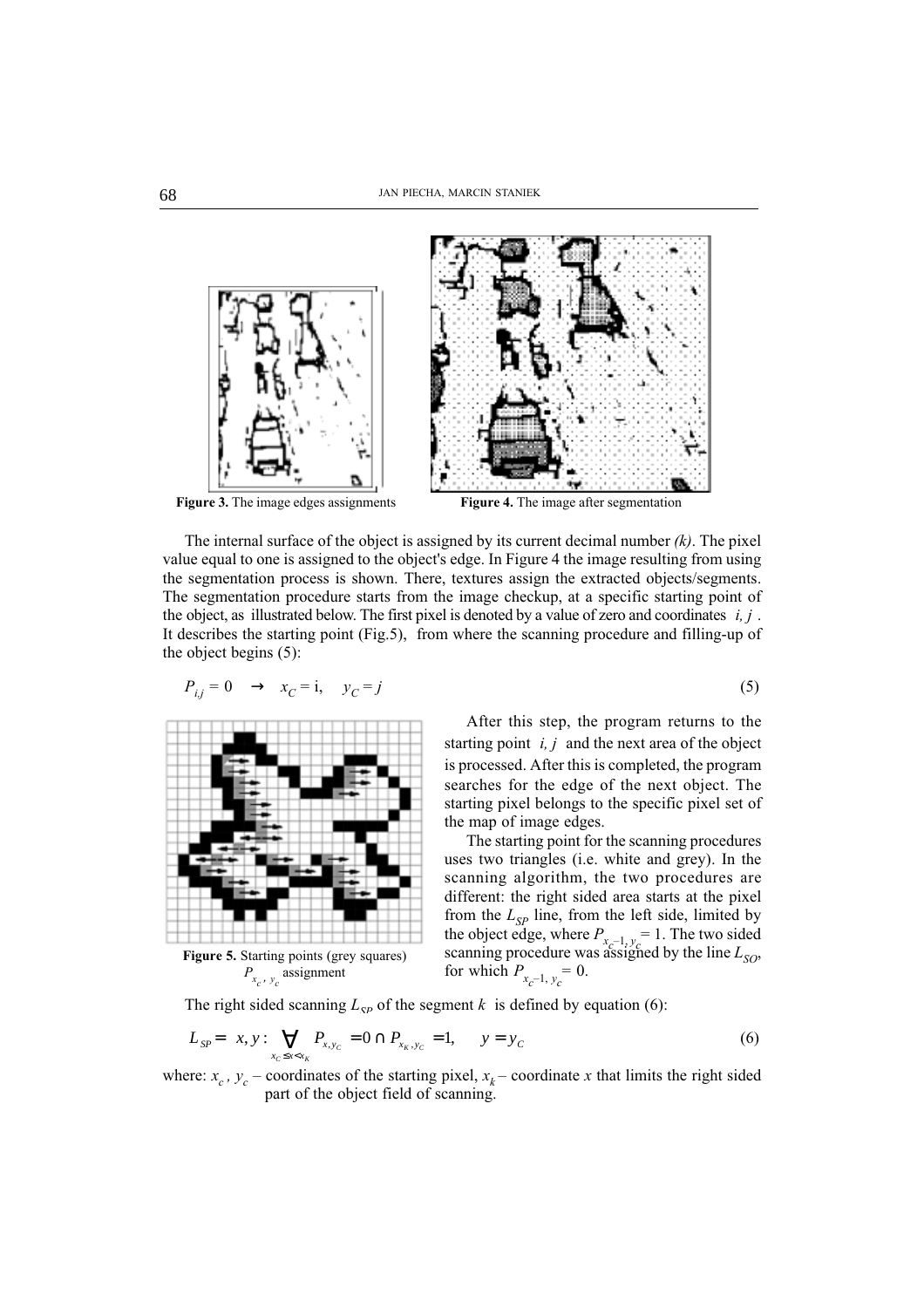The right sided scanning procedure is illustrated in Figure 6. The grey square (pixel)  $k$ , assigns a current number (decimal value  $$ the filler) for the scanned object.

The two sided scanning consists of phases: the right-sided scan begins from the starting pixelpoint  $P_{x_c}$ ,  $y_c$  and the left-sided scan starts from the pixel  $P_{x_c, -1y_c}$ . These processes use the pixels set on two sides of the scanning starting points (sets of pixels  $L_{SP}$  and  $L_{SL}$ ):  $L_{SO} = L_{SP} \cup L_{SL}$ 

The left-sided scanning raw is described by (7):



Figure 6. The right sided  $L_{SP}$  scanning

$$
L_{SL} = \left\{ x, y: \bigvee_{x_p < x \le x_C - 1} P_{x_p, y_C} = 1 \cap P_{x, y_C} = 0, \qquad y = y_C \right\} \tag{7}
$$

where:  $x_c$ ,  $y_c$  – are the starting pixel coordinates,  $x_p$  – x coordinate's limit of left sided scanning.

#### Objects scanning algorithm

The procedure for the scanning of the row attributes in every row  $L$  (i.e. for right-sided scanning  $L_{SP}$  or two-sided  $L_{SO}$ ), consists of two phases. The first phase concerns assignment of the object's internal pixels value  $k$ :

$$
\bigvee_{x,y \in L} P_{x,y} = k \tag{8}
$$

where:  $k$  is a current number of the image segment.

The second phase (9) concerns the identification of the starting pixels set identification, for pixels coordinates  $\langle x, y \rangle$  in each row L.

$$
P_{x,y+1} = 0 \cap P_{x,y} = k \cap (P_{x-1,y} = 1 \cup P_{x-1,y+1} = 1), \qquad \langle x, y \rangle \in L
$$
 (9)

The next step concerns scanning the row below, commencing from the starting pixel at coordinates  $\langle x, y + 1 \rangle$ . Pixels in this row also belong to the same segment k.

The above case assigns the starting pixel at coordinates  $\langle x, y - 1 \rangle$ , above the previous row in segment k.

$$
P_{x,y-1} = 0 \cap P_{x,y} = k \cap (P_{x-1,y} = 1 \cup P_{x-1,y-1} = 1), \qquad \langle x, y \rangle \in L \tag{10}
$$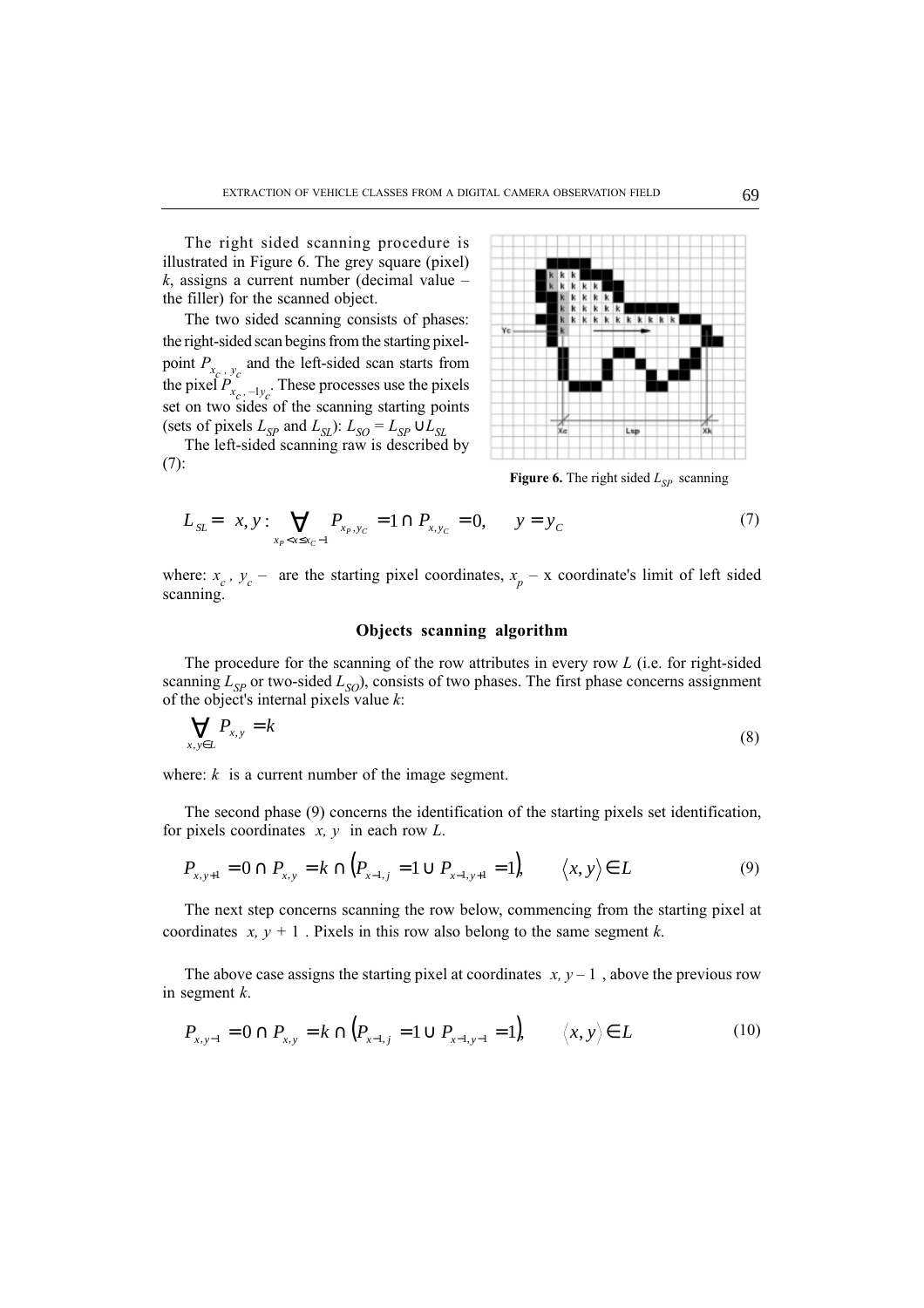



The scanning procedure principles are illustrated in Figure 7. Each gray pixel gives the starting point of the row. The scanned object filler  $k$  corresponds to the object number, used as an identifier.

The gray square  $p$  is a starting point of the filling-up procedure. White pixels are not  $identified - they do not belong to the segment.$ The black pixels indicate the object edges.

The segmentation algorithm is described by the pseudo code:

For  $i = 0 \dots n-1$  and  $j = 0 \dots m-1$ IF  $P_{i,j} = 0$  (the pixel of the scanned field) THEN  $k \leftarrow k + 1$  {increment segments counter} Send into the *table*  $\langle i, j \rangle$ UNTIL table is not empty execute: fetch from the table  $\langle x_C, y_C \rangle$  $x \leftarrow x_c$ ,  $y \rightarrow y_c$  UNTIL  $P_{x,y}$  (the image pixel) execute **The field scanning**  $(x, y, 1)$  IF  $P_{Xc-1, Yc} = 0$  THEN  $x \leftarrow x_c - 1$  UNTIL  $P_{x,y} = 0$  (the field pixel) DO  $$ 

Procedure Field Scanning for coordinates  $(x, y, q)$  is executed traditionally, for every pixel  $(P_{x,y})$ , in three steps:

- 1. pixels assignment in accordance with the segment number (8).
- 2. starting pixels assignment in neighbor image segments, according to equations (9) and (10).
- 3. increment or decrement of pixels' coordinates  $x$  with relation to the scanning direction as it is assigned by  $q$ ; scanning directions.

#### Image Parameterisation

Parameterisation of the image defines specific characteristic features of the image. It uses the assigned dimensions of the object classification of vehicle class and the object's characteristic features comparison (the extracted object's weight values finding). The parameterisation algorithm distinguishes between local (i.e. geometrical descriptors) and global (i.e. number of segments in a surface unit) characteristic values of segments (P³aczek and Staniek, 2007). If characteristic features are properly defined then effective classification of image objects is made possible.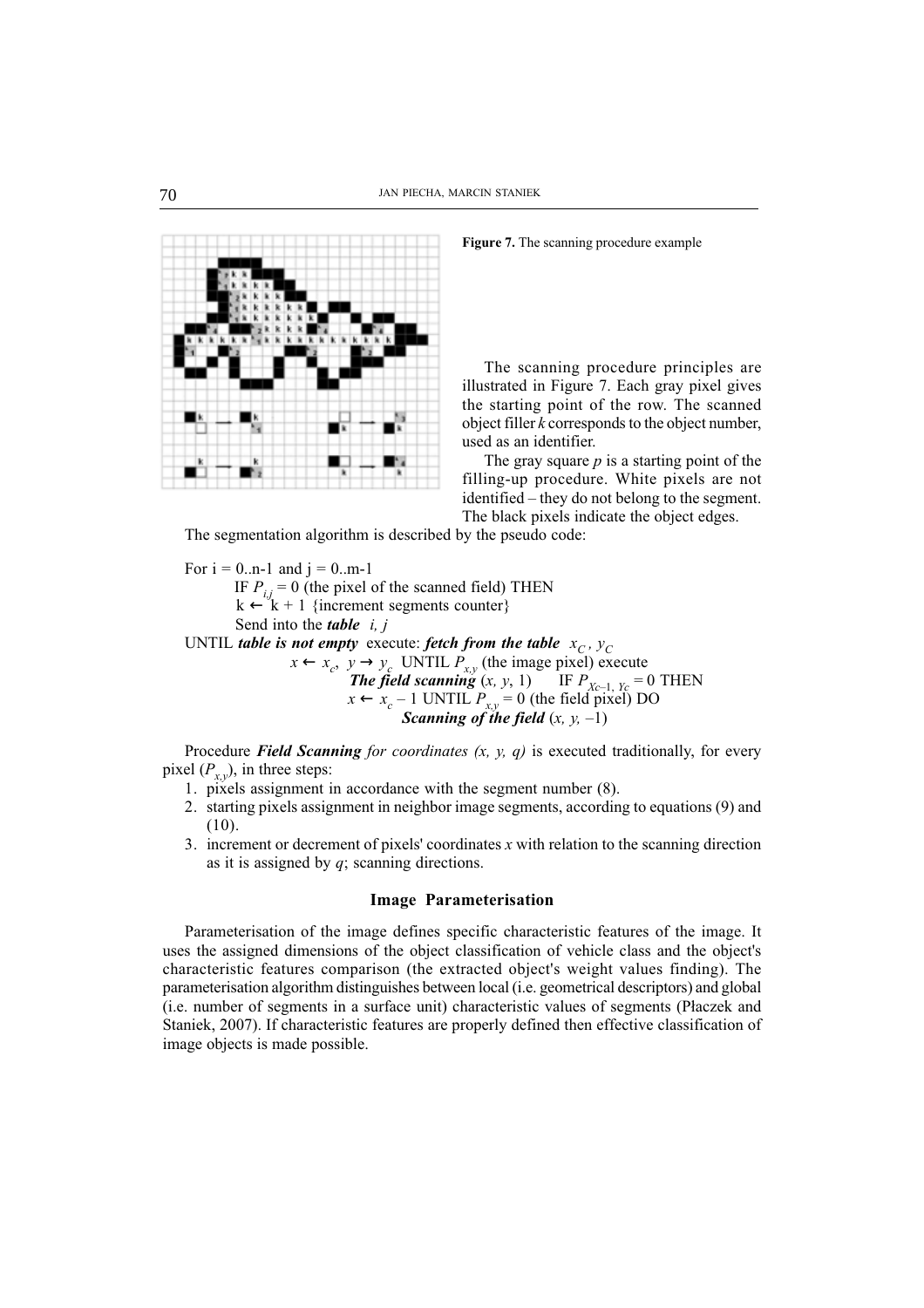#### Local descriptors

**Surface** S, is defined by the sum of pixels in segment:  $P_{ij}$  in segment k:

$$
S(k) = \sum_{k} P_{i,j} \tag{11}
$$

Length of the segment edge, is defined by number of pixels on the object's edge:

$$
L = \frac{\pi}{4} \cdot \left[ \cdot a \cdot \left( N_0 + N_{90} + \frac{a}{\sqrt{2}} \cdot \left( N_0 + N_{90} \right) \right) \right]
$$
 (12)

where:  $N_0$ ,  $N_{45}$ ,  $N_{90}$ ,  $N_{135}$ : the segment projection,  $a - a$  distance between image points.

This offers a new definition of the length on the segment edge periphery  $L$ , as a set of pixels pairs on the segment  $k$  edge. The set defines the length of the edge as:

$$
L(k) = \sum_{k} \{ P_{i-1,j} = 1, \quad P_{i+1,j} = 1, \quad P_{i,j-1} = 1, \quad P_{i,j+1} = 1, \}
$$
 (13)

**The Fereta diameter**  $(D_v, D_h)$  defines the linear parameters of the segment size – vertical v and horizontal h of segment k in pixels  $P_{i,j}$  (Fig. 8):

$$
D_v = \max(i) - \min(i)
$$
 for  $P_{i,j} = k$   $D_h = \max(j) - \min(j)$  for  $P_{i,j} = k$  (14)

The centre of gravity describes the object location. It is found by an object's moment of torpidity  $M_i$ ,  $M_j$ , for a surface value  $S(k)$ :

$$
M_{i} = \frac{1}{S(k)} \sum_{k} i_{k} M_{j} = \frac{1}{S(k)} \sum_{k} j_{k}
$$
 (15)

The projection lengths, for image parameterisation, are described by measures of segment  $(I_z, I_p)$  for full size (the object's length and Feret diameter) in any defined length. The projection length was defined as the biggest distance between projections, as indicated in Figure 9.



Figure 8. Example of segment  $k$  Feret diameter

Figure 9. The object projection length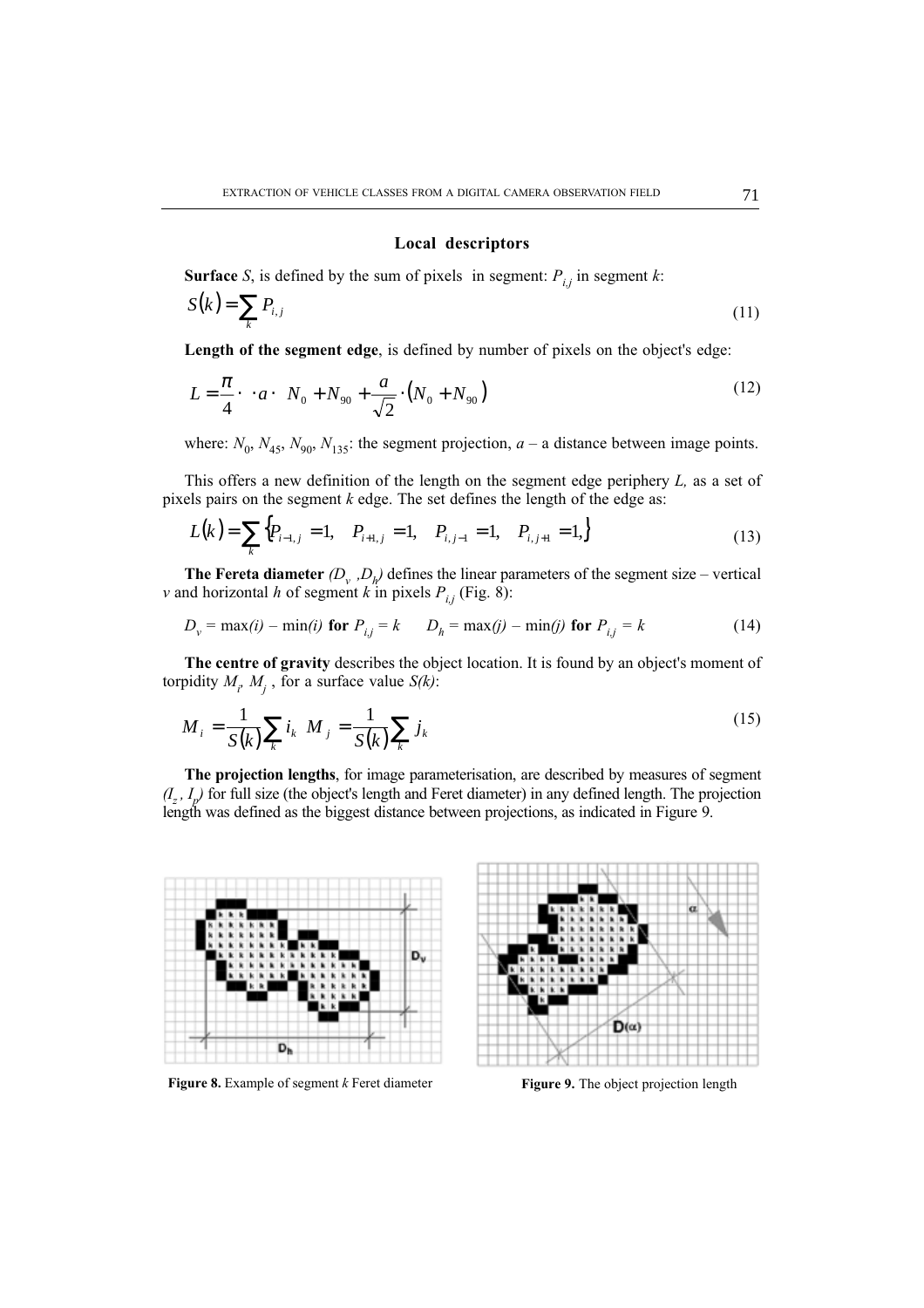#### The object shape coefficient

The shape coefficients are defined (Piecha and Staniek, 2007) by one of several methods. Fast methods are recommended for the recognition of real time objects parameters. A second group defines more complex problems; although more precise for the object description, they are slower. For a real-time implementation the first group of algorithms was chosen (Piecha and Staniek, 2007), which use the object  $R<sub>z</sub>$  for content coefficient recognition and the Feret coefficient  $R<sub>F</sub>$  measure.

The object shape and content  $R_z$  of the image segment was defined as:

$$
R_z = \frac{L^2}{4\pi S} \tag{16}
$$

where:  $S$  – surface of the segment,  $L$  – the segment periphery.

Elongation of  $R_F$  the object:

$$
R_F = \frac{D_h}{D_v} \tag{17}
$$

where:  $D_h$ ,  $D_v$  – the Feret vertical and horizontal diameters, respectively.

For these image parameterisations, the list  $O_k$  of these objects was constructed:

$$
O_k = (x_s, y_s, L, S, I_z, I_p, R_z, R_F),
$$
\n(18)

where: the object k current number,  $\langle x_s, y_s \rangle$  – the object gravity centre, L – the segment periphery, S – surface size,  $I_z$ ,  $I_p$  – projection length,  $R_z$  – content coefficient,  $R_{\overline{F}}$  – the Feret coefficient.

### Final remarks



Figure 10. Final image example after selection procedures

The Smith's algorithm significantly simplifies the parameterisation process. It uses surface, periphery, Feret diameters and gravity centres of the segment, which produces the parameterisation closest to the shape parameters of the objects, i.e. the coefficient of dimension  $R_z$  and elongation  $R_F$ .

At the beginning of the selection process small dimension objects are erased. In the next step bigger objects from the threshold surface are deleted. Finally the extracted image (Fig.10) is then further analysed. The classification procedures find the objects that fulfill threshold levels of all the specified characteristic measures; for example threshold  $S_p = 100$  pixels